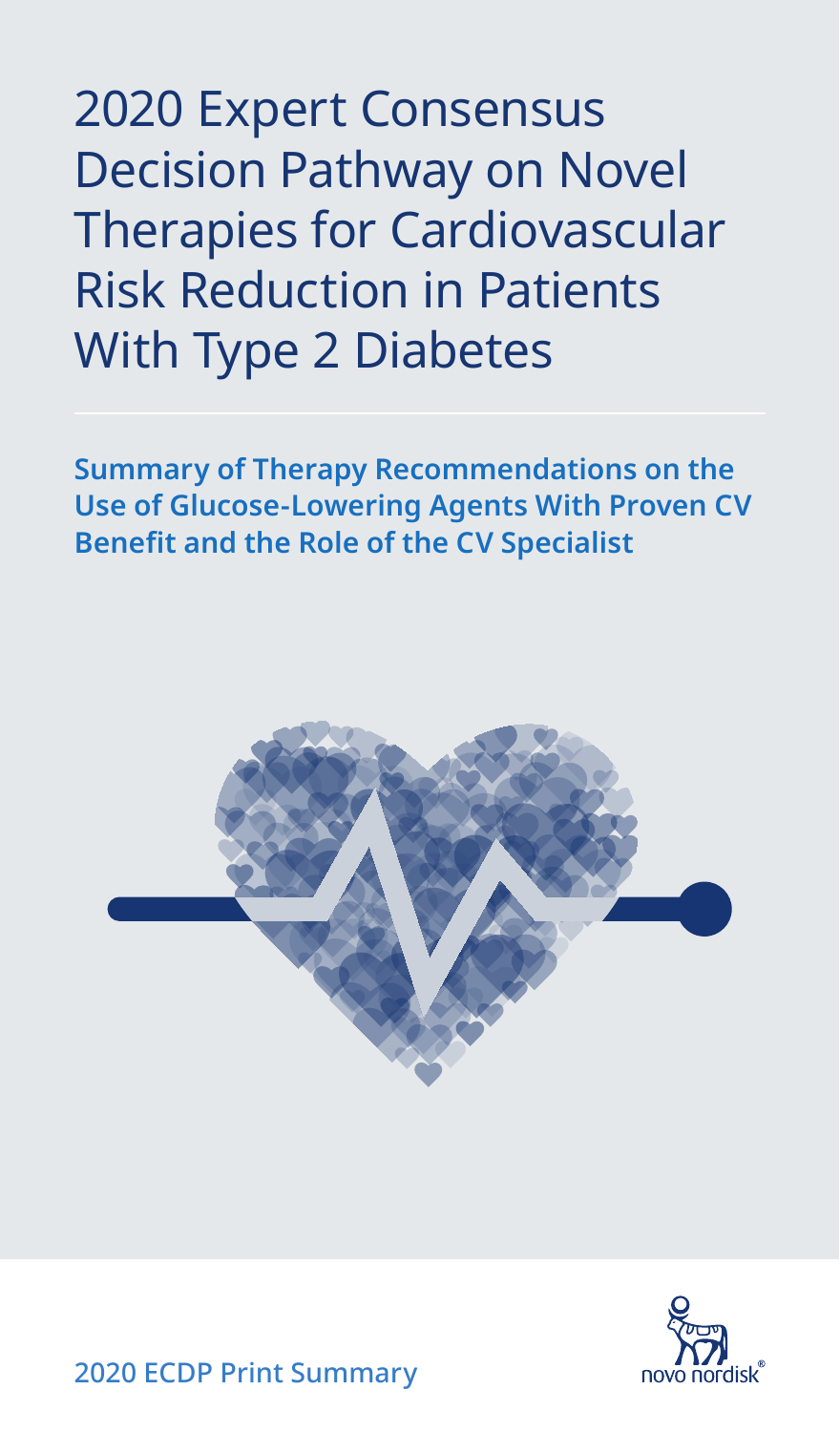**This booklet summarizes the American College of Cardiology** *2020 Expert Consensus Decision Pathway on Novel Therapies for Cardiovascular Risk Reduction in Patients With Type 2 Diabetes,* **which was endorsed by the American Diabetes Association.**

#### **Overview**

CV disease is the leading cause of morbidity and mortality in patients with type 2 diabetes, and therefore, developing treatment strategies for improving CV outcomes in this patient population is a priority.1

- The ECDP states that data from clinical trials with GLP-1 RAs and SGLT2is have demonstrated improved CV outcomes in patients with type 2 diabetes and CV disease
- These data have **"triggered a major paradigm shift beyond glucose control to a broader strategy of comprehensive CV risk reduction"**<sup>1</sup>
- This comprehensive strategy includes the recommendation to start a GLP-1 RA or an SGLT2i with proven benefit for CV risk reduction in patients with type 2 diabetes (*Figure 1*) 1
- The **role of the CV specialist** in the management of type 2 diabetes should **evolve** to include either *taking an active role in*  **prescribing** GLP-1 RAs and SGLT2is with proven CV benefit or *recommending* these agents to the patient and/or the patient's  $clinician that manages their type 2 diabetes<sup>1</sup>$

ASCVD=atherosclerotic cardiovascular disease; CV=cardiovascular; DKD=diabetic kidney disease; ECDP=Expert Consensus Decision Pathway; FDA=Food and Drug Administration; GLP-1 RA=glucagon-like peptide-1 receptor agonist; HF=heart failure; SGLT2i=sodium-glucose cotransporter-2 inhibitor.

# **Therapy Recommendations**

The ECDP recommends that clinicians initiate a conversation with adult patients with type 2 diabetes with or at high risk for clinical ASCVD, HF, and/or DKD about the use of a GLP-1 RA or an SGLT2i with proven CV benefit.' In addition to optimized, guidelinedirected medical therapy, the ECDP recommends starting a GLP-1 RA or an SGLT2i with proven CV benefit depending on patientspecific factors/comorbidities (*Figure 1*).

#### **Specifi cally,**

- A GLP-1 RA with proven ASCVD benefit should be **considered for patients with type 2 diabetes and established ASCVD or at high risk for ASCVD**<sup>1</sup>
- An SGLT2i with proven ASCVD, HF, or DKD benefit should **be considered for patients with type 2 diabetes and**  established clinical ASCVD, HF (specifically HF with **reduced ejection fraction), and/or DKD, or at high risk for clinically evident ASCVD**<sup>1</sup>
- **The choice of agent should depend on patient-specific factors and comorbidities but should not be contingent on A1C level**1

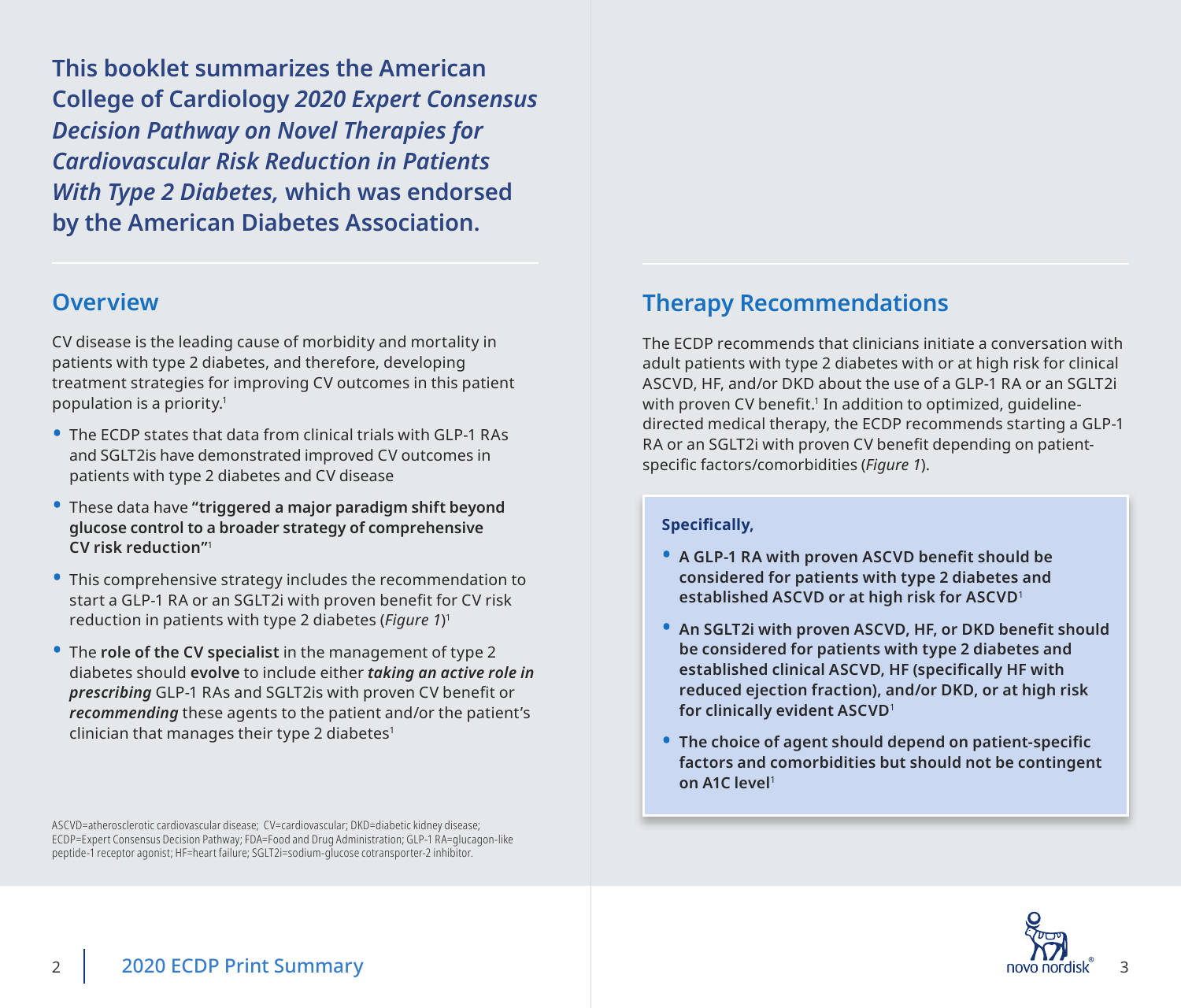### **Therapy Recommendations (cont'd)**

**Figure 1**

# **Summary Graphic on the American College of Cardiology** *2020 Expert Consensus Decision Pathway on Novel Therapies for Cardiovascular Risk Reduction in Patients With Type 2 Diabetes<sup>1</sup>*



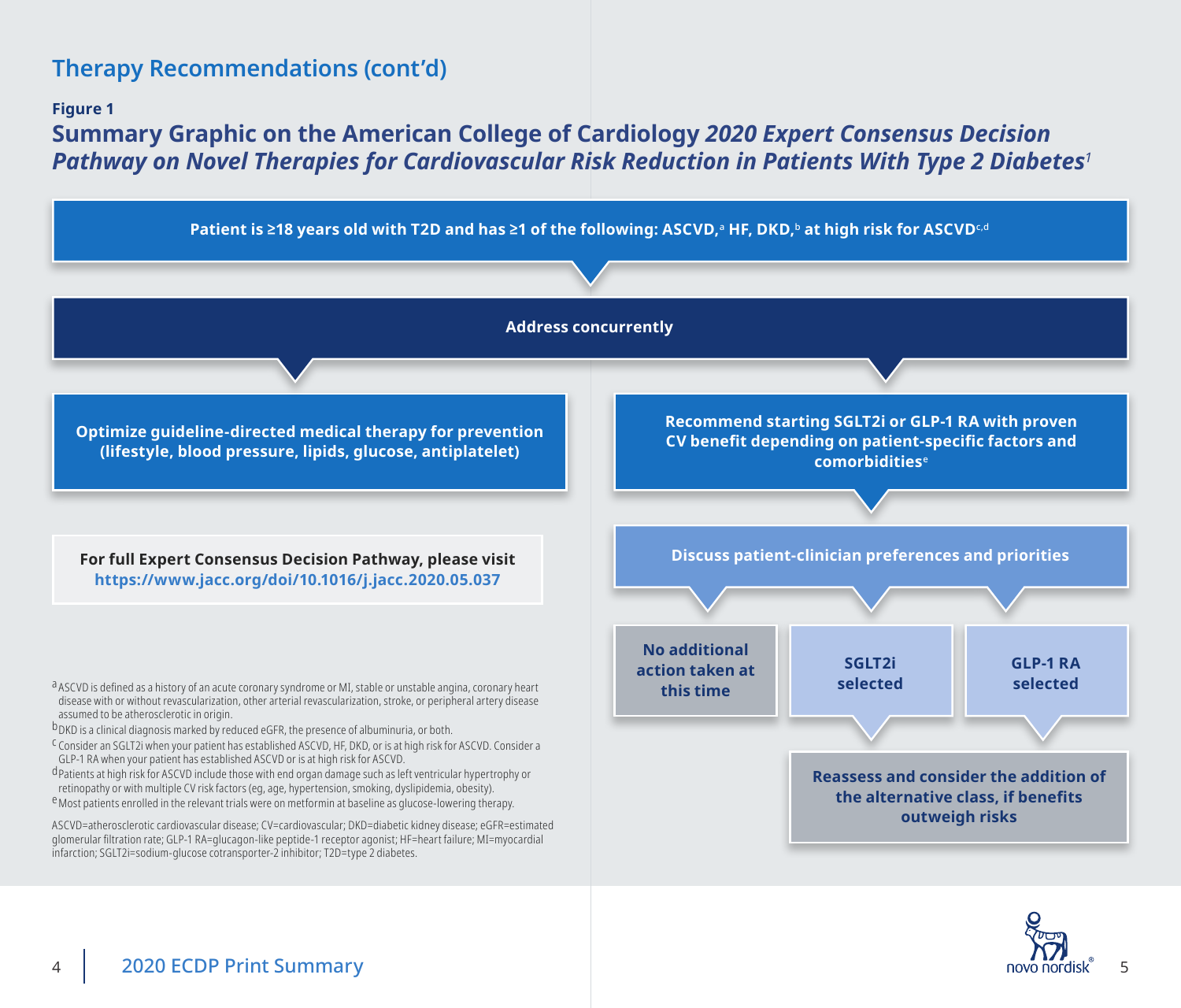### **Initiating a GLP-1 RA With Demonstrated CV Benefit**

The ECDP lists multiple opportunities when a clinician may consider starting a patient with type 2 diabetes on a GLP-1 RA with demonstrated CV benefit (*Table 1*).<sup>1</sup>

#### **Table 1**

**Opportunities to Initiate an SGLT2i or a GLP-1 RA With Demonstrated CV or Renal Benefit in Patients With T2D<sup>a</sup>** 

- In a patient with T2D and ASCVD (SGLT2i or GLP-1 RA)
- At the time of diagnosis of clinical ASCVD (SGLT2i or GLP-1 RA), DKD, and/or HF (SGLT2i)<sup>b</sup> in a patient with T2D on a drug regimen that does not include an SGLT2i or **GLP-1 RA with CV benefit**
- At the time of diagnosis of T2D in a patient with clinical ASCVD (SGLT2i or GLP-1 RA), DKD, and/or HF (SGLT2i)b,c
- At hospital discharge (with close outpatient follow-up) after admission for an ASCVD (SGLT2i or GLP-1 RA) or HF (SGLT2i) event<sup>d</sup>
- In a patient with T2D and DKD (SGLT2i, alternatively GLP-1 RA for eGFR <30 ml/min/1.73 m<sup>2</sup>)<sup>c</sup>
- <sup>o</sup> In patients determined to be at high risk of ASCVD<sup>e</sup> (SGLT2i or GLP-1 RA) or HF (SGLT2i)b,c

a At the time of hospital discharge or in the outpatient setting. Increased vigilance regarding hypoglycemia surveillance is warranted, especially if on background insulin, sulfonylurea, or glinide therapy.

bA minority of patients included in the CANVAS, LEADER, SUSTAIN-6, and EXSCEL trials and a majority of patients in the REWIND trial could be characterized as high-risk primary prevention patients. These patients did not have established ASCVD but did have prespecified ASCVD risk factors.

<sup>C</sup>Use clinical judgment when initiating an SGLT2i in a patient who will be starting or up-titrating an ACE (angiotensin-converting enzyme) inhibitor or ARB (angiotensin reception blocker) if the patient's renal function is impaired.

<sup>d</sup> Hospitalized patients were not included in most of the CV outcome trials discussed here. There is a lack of practical and safety data regarding in-hospital addition of SGLT2is or GLP-1 RAs to a patient's regimen.

e Consider for patients at very high risk of ASCVD to include patients with end-organ damage such as left ventricular hypertrophy or retinopathy or with multiple CV risk factors (eg, age, hypertension, smoking, dyslipidemia, obesity).

## **The Role of the CV Specialist**

CV specialists have a **key role in managing CV risk in patients**  with type 2 diabetes because a significant portion of their patients have diagnosed type 2 diabetes or prediabetes.<sup>1</sup>

**The ECDP lists 3 key areas where CV specialists are well positioned to optimize the CV care of patients with type 2 diabetes:**

- **1. Screening for type 2 diabetes in patients with or at high risk for CV disease**
- **2. Aggressively treating CV risk factors**
- **3. Incorporating newer glucose-lowering agents with evidence for improving CV outcomes into routine practice**<sup>1</sup>

The ECDP encourages CV specialists to reexamine their roles to be more actively involved in prescribing medications that were first approved by the FDA for glycemic control and have been viewed primarily as glucose-lowering therapies but that have demonstrated CV benefit.<sup>1</sup>

CV specialists are also **encouraged to adopt a team approach and to coordinate care with other health care professionals** that have a distinct role in managing type 2 diabetes, such as a patient's primary care physician and endocrinologist.<sup>1</sup>